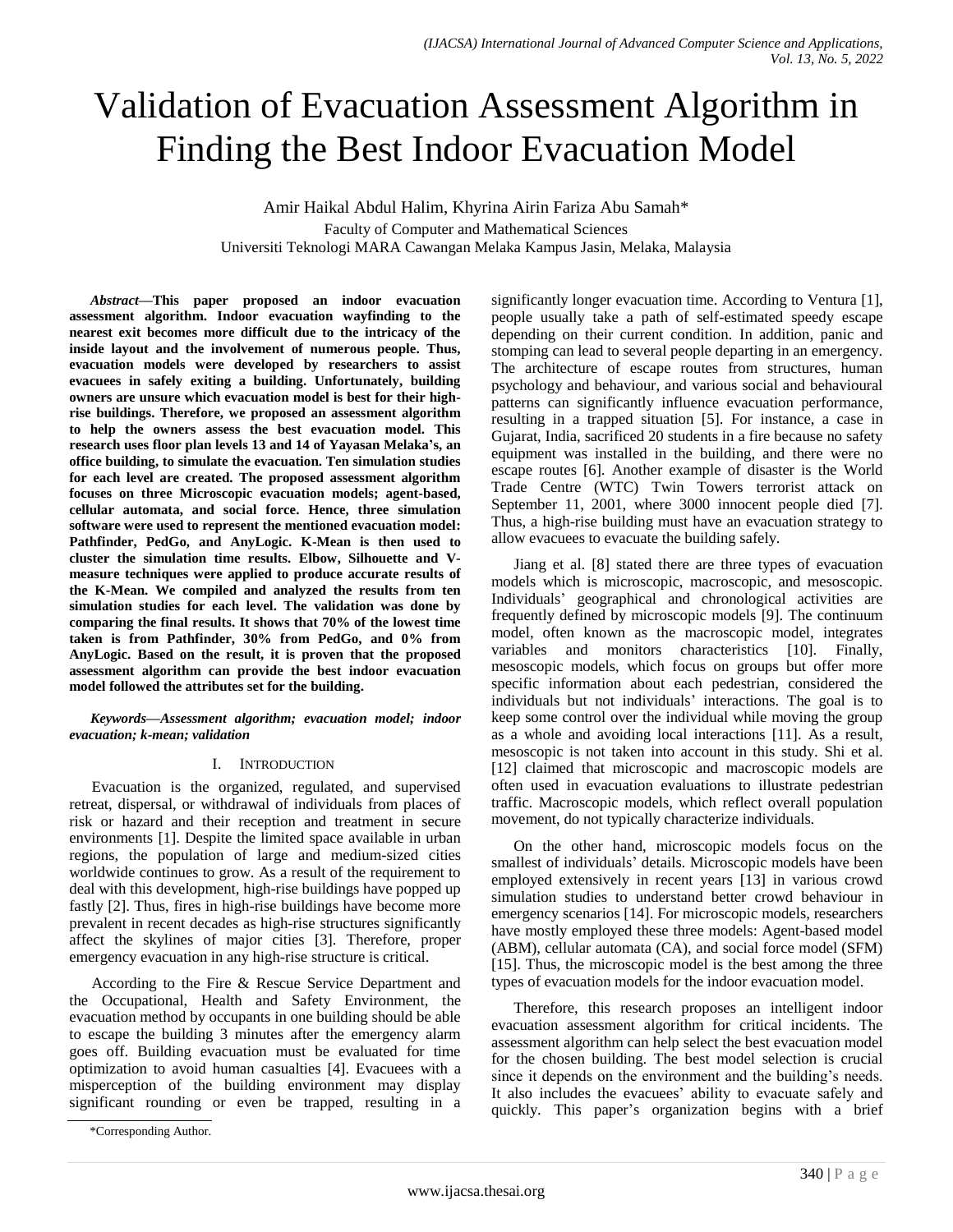introduction in Section 1. Section 2 explains the related work and is followed by the research methodology in Section 3. Section 4 elaborates on the results and discussion on optimal *k* number, v-measure score, intracluster distance, and chosen lowest time taken results. Finally, Section 5 concludes the study and briefly mentions future enhancement.

#### II. RELATED WORK AND TECHNIQUES

This section describes the related works in clustering algorithms and techniques related to the study.

#### *A. Related Work*

The related works involved in this research include the K-Mean algorithm and finding the optimal *k* number. In general, the K-mean approach is dependent on the value of *k*, which must always be provided before any clustering analysis can be performed. Clustering with various *k* values will provide diverse outcomes [16]. The algorithm in clustering can be a feature, as an example in Fig. 1. Training examples are shown as dots and cluster centroids as crosses, (a) original dataset, (b) random initial cluster centroids, and (c-f) illustration of running two iterations of K-Means.

The closest cluster centroid is allocated to each training sample in each loop. It is demonstrated by "painting" the training samples with the same colour as the cluster centroid to which they have been allocated. Then, for each cluster, the mean of the points assigned to it is shifted from the centroid to the mean of the points assigned to it.



Fig. 1. Clustering example of K-Mean.

The process typically finishes when the centroids stabilize, or the points cease migrating to other groups. However, this depends on the type of grouped data, and the objective function used to quantify proximity. Because K-Mean might have difficulties with local optimum solutions, a proper initialization has proved to be an effective strategy to avoid being caught in the incorrect local optimal solutions [17]. Fig. 2 shows the K-Mean pseudocode [18]. The clustering aims to improve the objective feature (*f*) by measuring the range between entities and clusters (the most used measurement is the standard Euclidean Distance) as in (1) [19]:

$$
f = \sum_{i=1}^{K} \sum_{j=1}^{N} ||x_j - C_i||^2 j \in G_i
$$
 (1)

where  $K$  is the number of clusters,  $N$  is the number of objects,  $x_i$  is the coordinate of object j,  $C_i$  is the coordinate of

the cluster  $i$  and  $G_i$  is the group of objects that belong to cluster *i*. The algorithm shifts the cluster in space to reduce the square distances within the cluster. The positions of all objects belonging to each cluster are recalculated by averaging. Calculation of the center uses as in (2):

$$
C_i = \frac{1}{|G_i|} \sum_{j=1}^{N} X_j \; j \; \in G_i \tag{2}
$$

where  $|G_i|$  is the number of objects in the cluster *i*. The algorithm begins with a random set of the  $C_i$  cluster's initial  $K$ center points  $(i = 1, \ldots, K)$ , which are the present centroids.

| <b>Input:</b> $K_v$ : the number of clusters $D_v$ : a data set containing n<br>object<br><b>Output:</b> A set of $K_v$ clusters  |                                                                                                                                                                  |  |  |  |
|-----------------------------------------------------------------------------------------------------------------------------------|------------------------------------------------------------------------------------------------------------------------------------------------------------------|--|--|--|
|                                                                                                                                   | Algorithm:                                                                                                                                                       |  |  |  |
| 1.                                                                                                                                | Input the data set and value of $K_v$ .                                                                                                                          |  |  |  |
|                                                                                                                                   | 2. If $K_v = -1$ then Exit.                                                                                                                                      |  |  |  |
|                                                                                                                                   | 3. Else                                                                                                                                                          |  |  |  |
|                                                                                                                                   | 4. Choose $k$ objects from $D$ randomly as the initial cluster<br>centers.                                                                                       |  |  |  |
| 5.                                                                                                                                | For every data point in the cluster, <i>j</i> reissue and define<br>every object into the cluster where the object matches,<br>based on the object's mean value. |  |  |  |
|                                                                                                                                   | 6. Update cluster means; after that, for each cluster,<br>calculate the object's mean value.                                                                     |  |  |  |
|                                                                                                                                   | 7. Repeat from step 4 until no data point was assigned;<br>otherwise, stop.                                                                                      |  |  |  |
| The satisfying criteria can be either number of iteration or the<br>change of position of the centroid in consecutive iterations. |                                                                                                                                                                  |  |  |  |
| Fig. 2. Pseudocode of K-Mean.                                                                                                     |                                                                                                                                                                  |  |  |  |

Finding the best *k* number for the cluster is crucial because K-Mean requires a suitable initialization of the *k* number for clusters to avoid getting trapped at an incorrect local optimal solution. Running the algorithm numerous times and selecting the appropriate number of clusters based on a few validity criteria or automatically identifying them using practical ways or standards is a fundamental way to decide the number of clusters. The process may also change and tweak the cluster centers several times [20]. Several frameworks and techniques have been thoroughly investigated and developed in the past to provide cluster quality measures that indicate if a particular clustering is suitable. There are three ways to verify the clusters, which are called cluster validity index (CVI). These include external, internal, and relative validity indices [21].

More than one index should be used to obtain outstanding and accurate findings [22]. A few methods for determining the best *k* number have been considered for this study. Two commonly used approaches, the Elbow method and the Silhouette method, are investigated in this study to aid in the manual selection of the number of displayed clusters [23]. Internal validity indexes are used in both methods to assess the correctness of a clustering algorithm [24]. Another technique examined for this study is the V-measure, based on an external validity index. External validity indices such as V-measure are commonly used to determine the best clustering result for a dataset since they know the "real" number of clusters in advance [25], particularly the number of clusters recommended by Elbow and Silhouette techniques for this study. Table I briefly describes the methods used to find the optimal *k* number for K-Mean.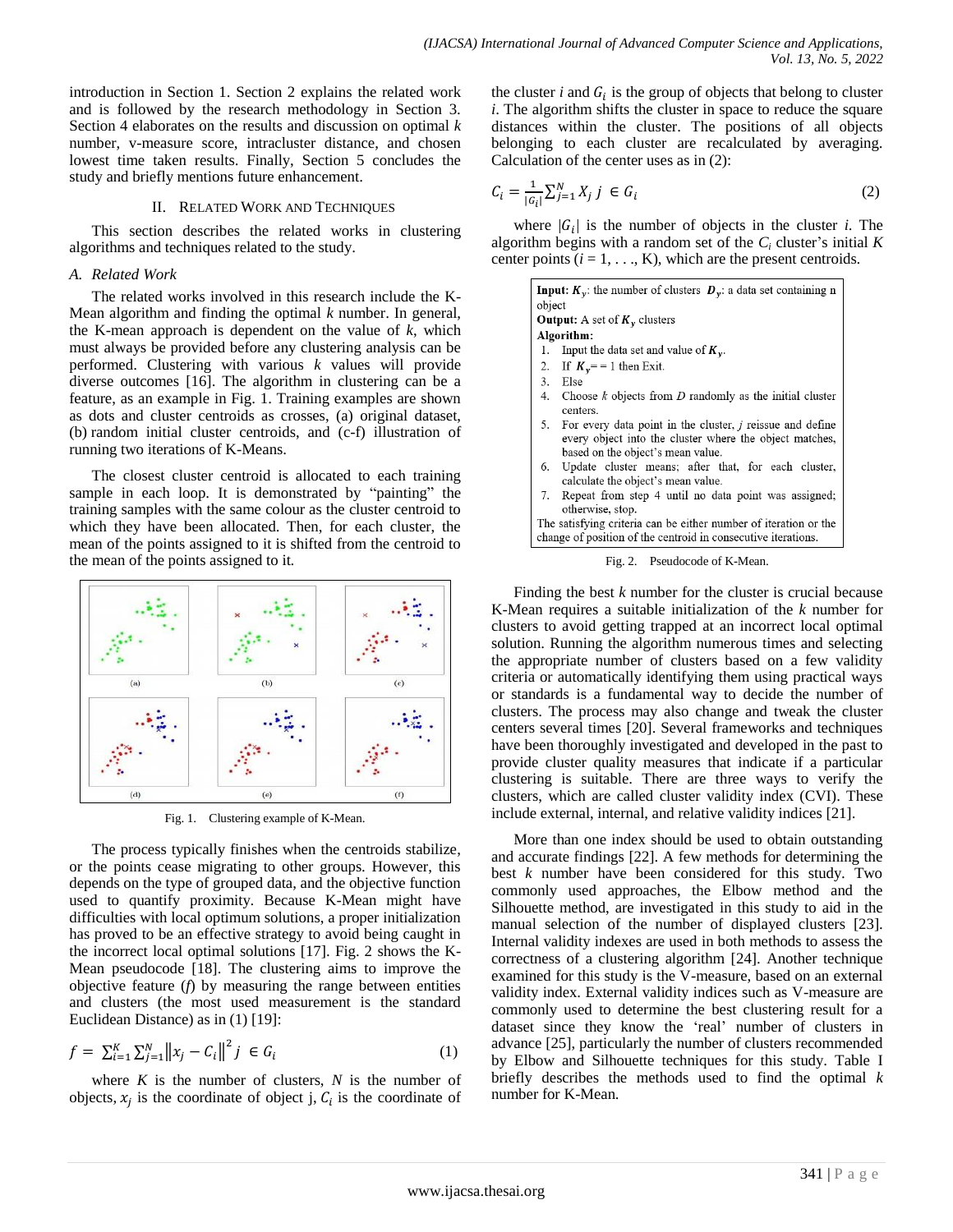| METHODS TO FIND OPTIMAL K NUMBER<br>TABLE L |
|---------------------------------------------|
|---------------------------------------------|

| <b>Methods</b>         | <b>Description</b>                                                                                                                                                                                                              | <b>CVI Type</b> |
|------------------------|---------------------------------------------------------------------------------------------------------------------------------------------------------------------------------------------------------------------------------|-----------------|
| Elbow                  | The consistency of the optimal number of<br>clusters was visually checked by comparing the<br>difference in each cluster's square error sum<br>(SSE). The best figure is the most significant<br>variation in elbow angle [25]. | Internal        |
| Silhouette             | Uses a silhouette coefficient that combines<br>separation and coherence. The larger the<br>Silhouette coefficient, the better the cluster [24].                                                                                 | Internal        |
| v-<br>Measure<br>Score | If items in clusters have independent labels, the<br>V-measure is a handy tool for evaluating them.<br>The degree of homogeneity of labels in clusters<br>may be used to measure the quality of clustering<br>objectively [20]. | External        |

#### *B. Related Techniques*

The related technique used in this research is the indoor evacuation assessment algorithm based on our previous research [26][27]. Fig. 3 shows the detailed flow of the developed indoor evacuation assessment algorithm. The design and development are separated into six sections in general: 1) determine attributes, 2) run the simulation, 3) identify the best *k* number, 4) evaluate cluster performance, 5) compute intracluster distance, and 6) select the best evacuation model.



Fig. 3. Overview of Indoor Evacuation Assessment Algorithm.

The attributes involved consist of seven: 1) number of agents, 2) agents" behaviour, 3) room size, 4) number of doors, 5) number of staircases, 6) blockage status, and 7) number of exits. Once entering attribute values, they are used in the selected evacuation simulation software. Three simulation software programs calculate how long the agents will take to evacuate the building. The simulation software involved is Pathfinder, PedGo, and AnyLogic. The K-Mean clustering technique is used once the findings are generated. Several actions are conducted at this point in order to obtain correct findings. The processes involve determining the optimal *k* number, confirming it with the V-measure score, and determining the lowest intracluster distance between clusters to find the lowest time taken. Finally, the assessment algorithm presents the most effective evacuation model.

### III. METHODS

This section divides the research methodology into two phases: 1) drawing and mapping floor plans; and 2) simulation studies.

#### *A. Drawing and Mapping Floor Plans*

The floor plan of the chosen building is drawn and mapped in the simulation software. The high-rise building used for this research is Yayasan Melaka"s building. The chosen floors are levels 13 and 14, which level 14 being the highest level. Yayasan Melaka is a large office with several rooms and barriers that might make evacuation difficult. This construction is a high-rise skyscraper with two access paths on each floor. Staircases are said to be an escape route. Elevators and windows are not permitted to be utilized as exits since elevators are outlawed, and the building"s height renders window escape difficult.

The simulation software used to produce time taken results is Pathfinder, PedGo, and AnyLogic. The simulation software represents the evacuation model chosen, ABM, CA, and SFM, respectively. The drawing and mapping of the floor plan are based on the simulation studies created. A few ground rules were observed during the mapping process because each simulation software"s functional capabilities vary; such criteria are observed. Two rules are: 1) for each simulation, the paths are set in stone and 2) the agents are positioned in the same room for each simulation software.

As a result, particular simulations require manually mapping the agents' path from the beginning point to the endpoint so that they can travel during the experiment. Fair simulations are ensured by placing agents in the same rooms for each simulation software. The procedures required to map the layouts in each simulation program differ from one another when it comes to mapping.

#### *B. Simulation Studies*

The assessment algorithm aims to find the most suitable evacuation model for the given structure. The evacuation simulations were used to apply simulation findings for the research purposes for the assessment process. These simulation studies are implemented in Pathfinder, PedGo, and AnyLogic simulation software. For each level 13 and level 14, ten simulation studies highlight the seven simulation attributes. Level 13 simulation studies are shown in Table II, while level 14 simulation studies are shown in Table III.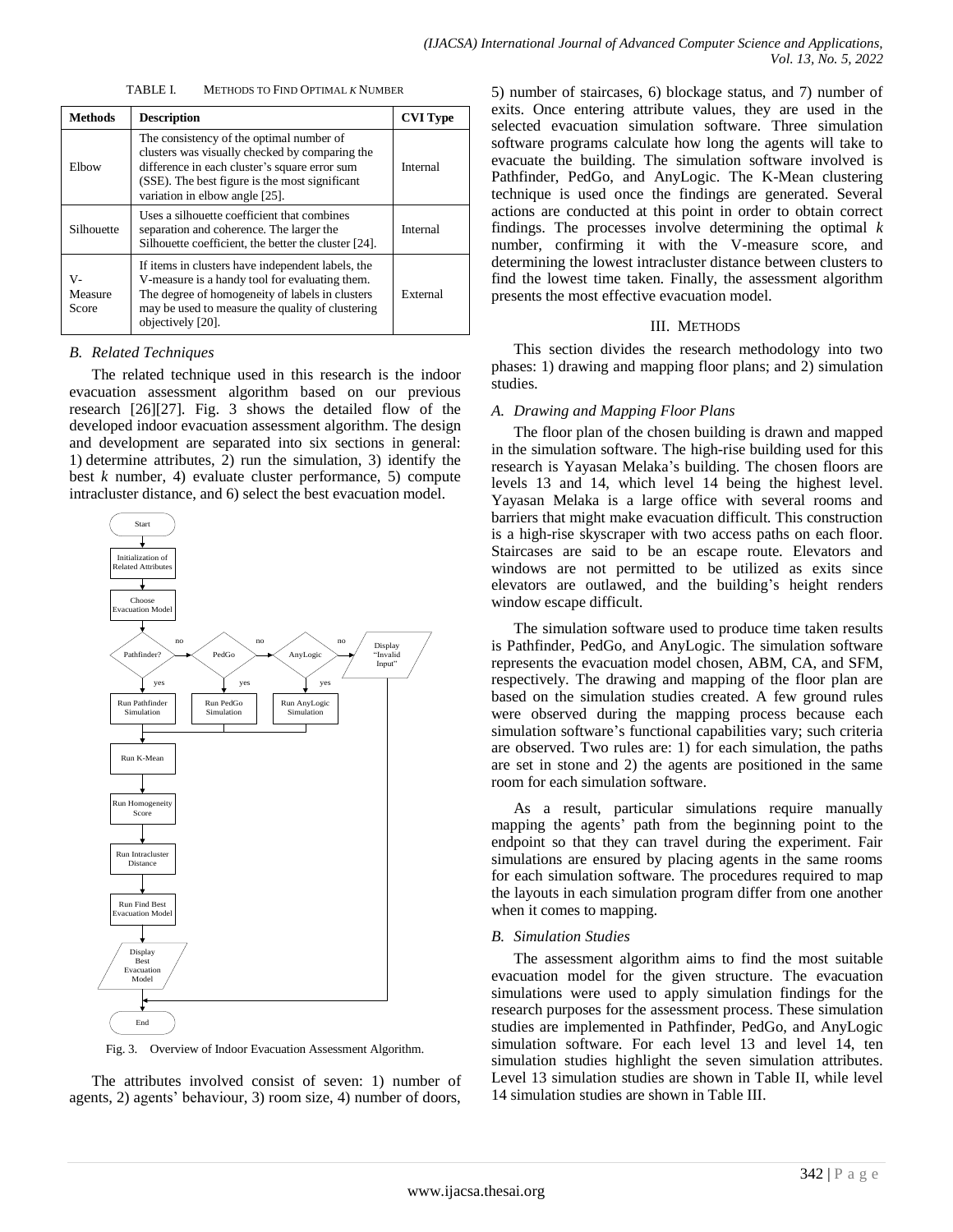| <b>Simulation Study</b> | <b>Number of</b><br>agents | Agents'<br>behaviour | Room size,<br>$ft^2$ | Number of<br>doors | Number of<br>staircases | <b>Blockage</b><br>condition | Number of<br>exits |
|-------------------------|----------------------------|----------------------|----------------------|--------------------|-------------------------|------------------------------|--------------------|
| SS13-1                  | 50                         | Group                | 1.5E                 | 13                 | 26                      | Yes                          | $\overline{2}$     |
| SS13-2                  | 50                         | Scattered            | 1.5E                 | 13                 | 26                      | Yes                          | 2                  |
| $SS13-3$                | 100                        | Group                | 1.5E                 | 16                 | 26                      | Yes                          |                    |
| SS13-4                  | 100                        | Scattered            | 1.5E                 | 16                 | 26                      | Yes                          |                    |
| $SS13-5$                | 150                        | Group                | 1.5E                 | 21                 | 26                      | N <sub>0</sub>               | $\overline{2}$     |
| SS13-6                  | 150                        | Scattered            | 1.5E                 | 21                 | 26                      | N <sub>0</sub>               | $\overline{2}$     |
| SS13-7                  | 200                        | Group                | 1.5E                 | 20                 | 26                      | N <sub>0</sub>               |                    |
| SS13-8                  | 200                        | Scattered            | 1.5E                 | 20                 | 26                      | N <sub>o</sub>               |                    |
| SS13-9                  | 250                        | Group                | 1.5E                 | 22                 | 26                      | Yes                          | 2                  |
| SS13-10                 | 250                        | Scattered            | 1.5E                 | 22                 | 26                      | Yes                          | 2                  |

TABLE II. SIMULATIONS STUDIES FOR LEVEL 13

| TABLE III. | <b>SIMULATIONS STUDIES FOR LEVEL 14</b> |
|------------|-----------------------------------------|
|            |                                         |

| <b>Simulation Study</b> | Number of<br>agents | Agents'<br>behaviour | Room size,<br>$ft^2$ | Number of<br>doors | Number of<br>staircases | <b>Blockage</b><br>condition | Number of<br>exits |
|-------------------------|---------------------|----------------------|----------------------|--------------------|-------------------------|------------------------------|--------------------|
| $SS14-1$                | 50                  | Group                | 1.5E                 | 13                 | 28                      | Yes                          | 2                  |
| SS14-2                  | 50                  | Scattered            | 1.5E                 | 13                 | 28                      | Yes                          | 2                  |
| SS14-3                  | 100                 | Group                | 1.5E                 | 14                 | 28                      | Yes                          |                    |
| $SS14-4$                | 100                 | Scattered            | 1.5E                 | 14                 | 28                      | Yes                          |                    |
| SS14-5                  | 150                 | Group                | 1.5E                 | 20                 | 28                      | N <sub>o</sub>               | 2                  |
| $SS14-6$                | 150                 | Scattered            | 1.5E                 | 20                 | 28                      | N <sub>0</sub>               | 2                  |
| SS14-7                  | 200                 | Group                | 1.5E                 | 21                 | 28                      | N <sub>o</sub>               |                    |
| $SS14-8$                | 200                 | Scattered            | 1.5E                 | 21                 | 28                      | N <sub>o</sub>               |                    |
| SS14-9                  | 250                 | Group                | 1.5E                 | 22                 | 28                      | Yes                          | $\overline{2}$     |
| SS14-10                 | 250                 | Scattered            | 1.5E                 | 22                 | 28                      | Yes                          | $\overline{2}$     |

The values are chosen depending on the building's appropriateness. The number of agents begins at 50 and rises by 50 in each iteration until the total number of agents reaches 250. A group or scattered behaviour distinguishes the agent. The room size is based on the original layout set and is set at 1.5 $E ft^2$ . The number of doors is determined by the total number of doors utilized by the agents, and the number of staircases can either be two or four, depending on the structure. This research uses the time taken for agents to escape using stairs of 0.44m/s for the mean overall movement speed [28], and the length of the stairs is 7384mm from up to down [29]. The requirement for a blockage is assessed, and the number of exits is set to one or two.

#### IV. RESULT AND DISCUSSION

#### *A. Optimal k number Results*

When using K-Mean clustering algorithms, determining the appropriate *k* number is crucial. The best *k* number for K-Mean is found using the Elbow and Silhouette approaches. The Elbow and Silhouette method findings and the Silhouette analysis are included in the results. The graph depicts the outcomes of finding the best *k* number. The elbow point in the graph for the Elbow technique reveals that the point is the ideal *k* number for determining the optimal *k* number based on the graphs. The optimum *k* for the Silhouette technique is the point with the highest silhouette score. The result of visualization graphs depends on the simulation study; thus, we only show the result for SS13-1 since inserting all the results will take too many pages. Fig. 4 depicts the Elbow method's result where the elbow point can be seen as either 3 or 4. 4 is chosen to be the elbow point. Fig. 5 shows the Silhouette method"s result where the highest silhouette score shown is 2. Silhouette analysis in Fig. 6 shows the silhouette plot of the clusters and the visualization of the clustered data. The dotted red line in the silhouette plot of the clusters shows the optimal silhouette coefficient value. Table IV shows the *k* number results suggested by both Elbow and Silhouette methods for level 13, and Table V shows the *k* number suggested by both Elbow and Silhouette methods for level 14.



Fig. 4. Elbow method result for SS13-1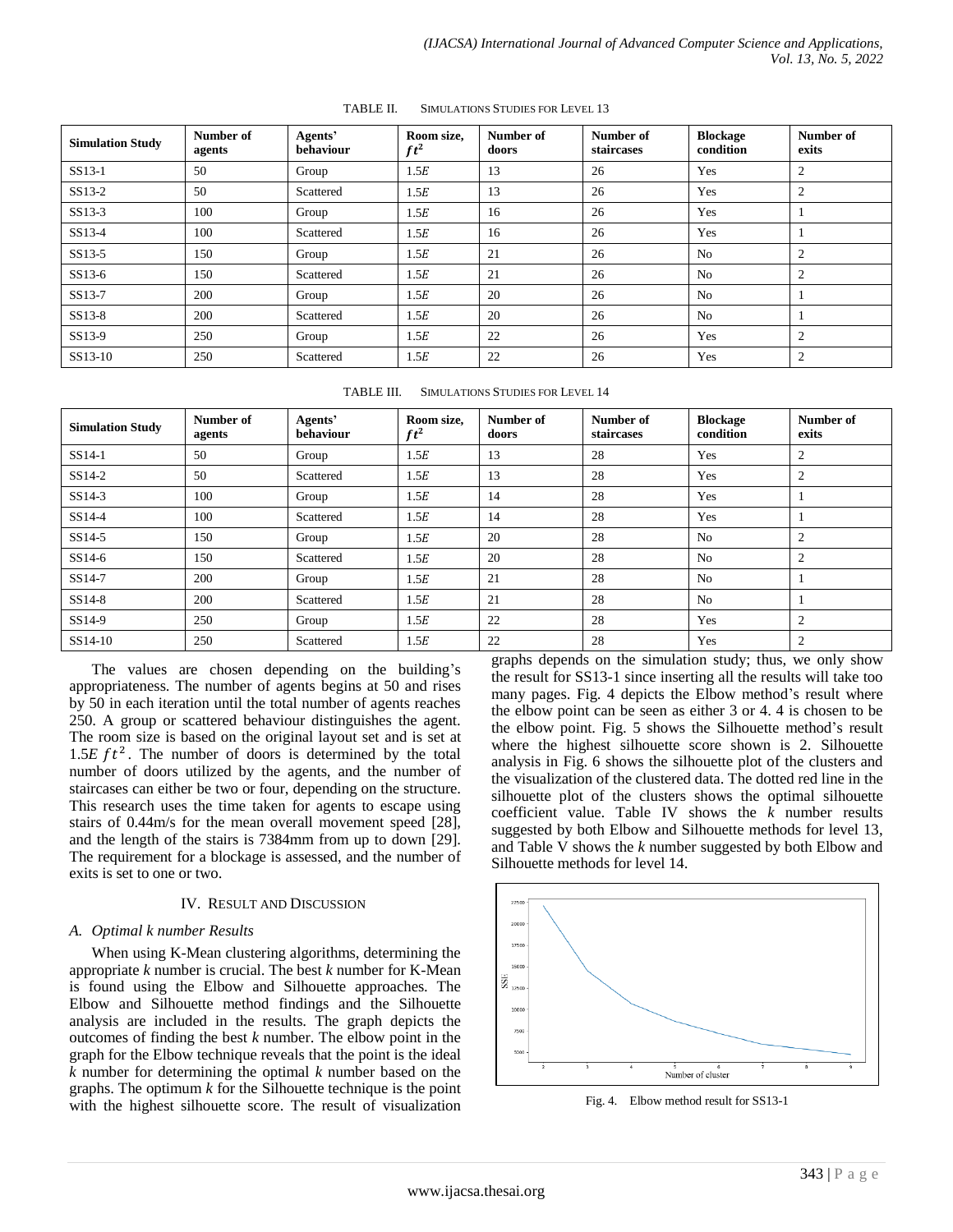

Fig. 5. Silhouette Method Result for SS13-1.



Fig. 6. Silhouette Analysis for SS13-1.

## *B. V-measure Score Results*

The V-measure score is then used to validate the suggested optimal *k* number. It will compare the Elbow and Silhouette methods outcomes. If one of the scores is higher than the other, the Elbow or Silhouette approach with the highest score is picked. Table VI shows the V-measure score results based on the *k* number results suggested by Elbow and Silhouette methods for level 13. Table VII shows the V-measure score results based on the *k* number results suggested by Elbow and Silhouette methods for level 14. The chosen *k* number is also shown in the tables.

TABLE IV. SUGGESTED OPTIMAL K NUMBERS FOR LEVEL 13

| <b>Simulation study</b> | <b>Elbow</b> method | <b>Silhouette method</b> |
|-------------------------|---------------------|--------------------------|
| SS13-1                  | 4                   | 2                        |
| SS13-2                  | 5                   | 2                        |
| SS13-3                  | 4                   | $\overline{2}$           |
| SS13-4                  | 3                   | $\overline{c}$           |
| SS13-5                  | 3                   | 2                        |
| SS13-6                  | 3                   | 2                        |
| SS13-7                  | 3                   | 2                        |
| SS13-8                  | 3                   | $\overline{c}$           |
| SS13-9                  | 3                   | 3                        |
| SS13-10                 | 4                   | 3                        |

TABLE V. SUGGESTED OPTIMAL K NUMBERS FOR LEVEL 14

| <b>Simulation study</b> | <b>Elbow</b> method | <b>Silhouette method</b> |
|-------------------------|---------------------|--------------------------|
| SS14-1                  |                     | $\overline{c}$           |
| $SS14-2$                | 4                   | 4                        |
| SS14-3                  | 5                   | $\overline{2}$           |
| SS14-4                  | 3                   | $\overline{2}$           |
| $SS14-5$                | 3                   | $\overline{2}$           |
| $SS14-6$                | 4                   | $\overline{2}$           |
| SS14-7                  | 4                   | $\overline{2}$           |
| SS14-8                  | ۰                   | $\overline{2}$           |
| SS14-9                  | 4                   | $\overline{2}$           |
| SS14-10                 | 4                   | $\overline{2}$           |

TABLE VI. V-MEASURE SCORE RESULTS FOR LEVEL 13

| <b>Simulation study</b> | Elbow method | Silhouette method | <b>Elbow's V-measure Score</b> | Silhouette's V-measure score | Chosen $k$ number |
|-------------------------|--------------|-------------------|--------------------------------|------------------------------|-------------------|
| $SS13-1$                |              | $\Omega$          | 0.5221779373241466             | 0.2983631321334766           | $\overline{4}$    |
| SS <sub>13</sub> -2     |              |                   | 0.5714202764885019             | 0.2983631321334766           | 5                 |
| SS13-3                  |              |                   | 0.4491895619366153             | 0.2615824154232080           | $\overline{4}$    |
| SS13-4                  | 3            | $\mathcal{D}$     | 0.3824680569409242             | 0.2616480412956257           | 3                 |
| SS <sub>13</sub> -5     |              |                   | 0.3578833679207950             | 0.2430208702257761           | 3                 |
| $SS13-6$                |              |                   | 0.3583568830279575             | 0.2359561227375162           | $\mathbf{3}$      |
| SS13-7                  | 3            | $\overline{c}$    | 0.3429001741769688             | 0.2312453476439503           | 3                 |
| $SS13-8$                |              |                   | 0.3417016541809229             | 0.2312453476439503           | $\mathcal{R}$     |
| SS13-9                  | 3            | 3                 | 0.3192609377271065             | 0.3192609377271065           | $\mathcal{R}$     |
| SS13-10                 |              | 3                 | 0.3961601706307684             | 0.3265114737514012           | 4                 |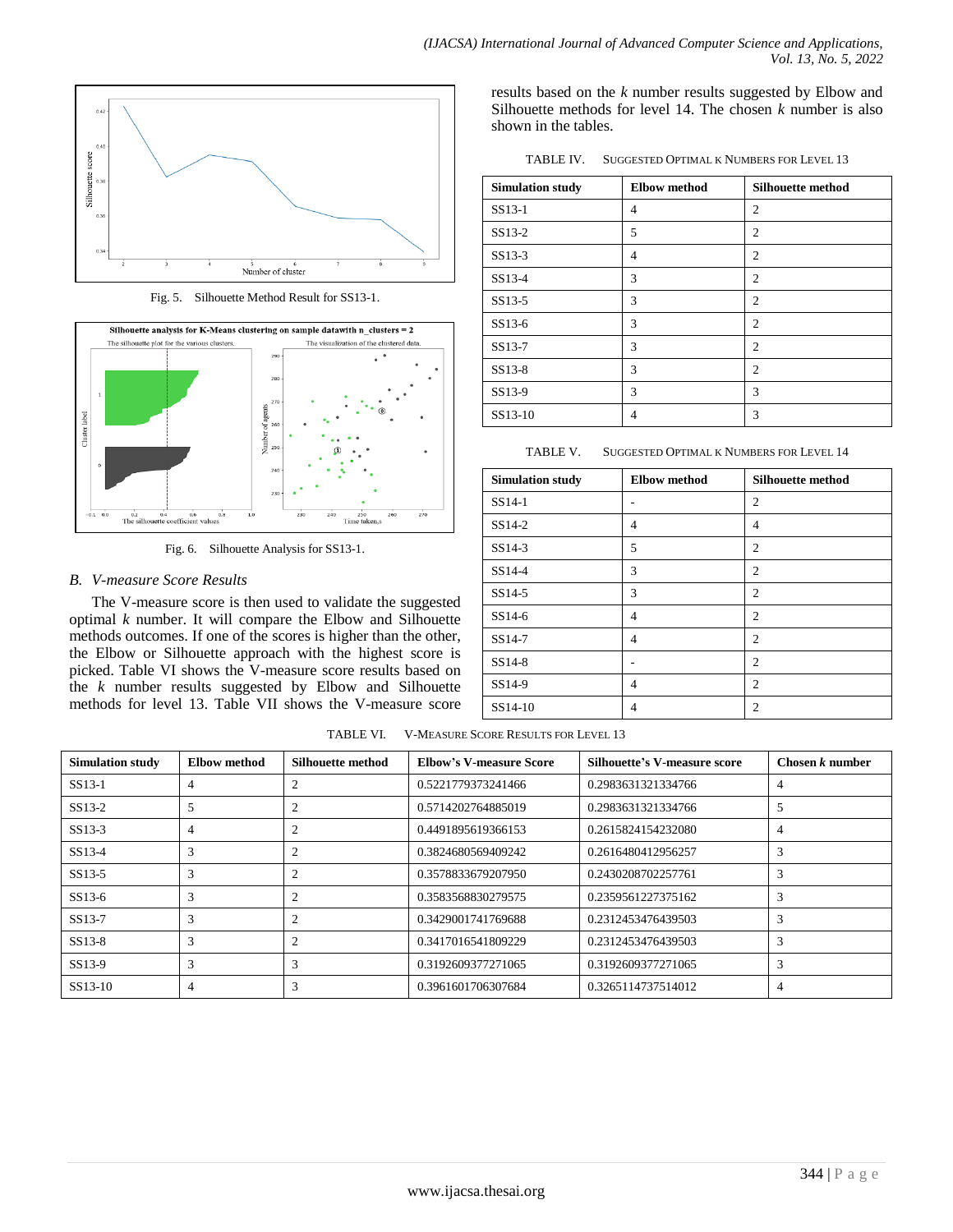| <b>Simulation study</b> | Elbow method | Silhouette method | <b>Elbow's V-measure Score</b> | Silhouette's V-measure score | Chosen $k$ number |
|-------------------------|--------------|-------------------|--------------------------------|------------------------------|-------------------|
| $SS14-1$                |              |                   | ۰                              | 0.3007347242825145           |                   |
| $SS14-2$                | 4            | 4                 | 0.4868437889158798             | 0.4868437889158797           | 4                 |
| $SS14-3$                |              |                   | 0.5136239262825523             | 0.2615824154232080           |                   |
| $SS14-4$                |              |                   | 0.3847749621887950             | 0.2600032659164130           |                   |
| $SS14-5$                |              |                   | 0.3573284764772723             | 0.2430208702257760           |                   |
| $SS14-6$                |              | ◠                 | 0.4318826415735761             | 0.2430482521519111           |                   |
| SS14-7                  | 4            | ◠                 | 0.4062920631507129             | 0.2275753301350341           | 4                 |
| $SS14-8$                |              |                   |                                | 0.2311419664100973           |                   |
| SS <sub>14-9</sub>      |              | ◠                 | 0.3964760790239892             | 0.2215198295727177           |                   |
| SS14-10                 | 4            |                   | 0.3953084843355343             | 0.2228414459888911           | 4                 |

TABLE VII. V-MEASURE SCORE RESULTS FOR LEVEL 14

### *C. Intracluster Distance Results*

The result of time taken from each simulation research is incorporated in K-Mean using the Elbow and Silhouette techniques to discover the optimal *k* number and the Vmeasure score to decide which optimal *k* number is superior when both approaches are compared. The intracluster distance may then be computed for each cluster in each simulated experiment. The intracluster distance is calculated using Rapidminer. Table VIII shows each simulation study"s lowest intracluster distance results for level 13, and Table IX shows each simulation study"s lowest intracluster distance results for level 14. The chosen cluster is also shown in the tables.

|  | TABLE VIII. INTRACLUSTER DISTANCE RESULTS FOR LEVEL 13 |
|--|--------------------------------------------------------|
|--|--------------------------------------------------------|

| <b>Simulation Study</b> | <b>Lowest Intracluster Distance</b> | <b>Chosen Cluster</b> |
|-------------------------|-------------------------------------|-----------------------|
| SS <sub>13</sub> -1     | $-251.299$                          | 3                     |
| SS13-2                  | $-181.858$                          | 3                     |
| $SS13-3$                | $-1726.339$                         | 3                     |
| $SS13-4$                | $-1847.029$                         | $\Omega$              |
| $SS13-5$                | $-1265.699$                         | $\theta$              |
| $SS13-6$                | $-1399.664$                         | $\theta$              |
| SS <sub>13-7</sub>      | $-3823.050$                         | $\Omega$              |
| $SS13-8$                | $-3723.412$                         | 1                     |
| SS13-9                  | $-5497.067$                         | $\overline{c}$        |
| SS13-10                 | $-4800.702$                         |                       |

#### *D. Chosen Lowest Time Taken Results*

The intracluster distance aids in determining which cluster is ideal for finding the quickest evacuation time. The evacuation model implemented in the chosen building is determined by the lowest time chosen from the three simulation software findings based on each simulation study by level. The simulation software"s time-based findings are incorporated into the assessment algorithm, which is then examined and contrasted. For level 13, Table X provides the lowest time taken findings from the selected clusters based on each simulation study and its accompanying simulation software. For level 14, Table XI provides the shortest time taken findings from the selected clusters based on each simulation study and its accompanying simulation software.

TABLE IX. INTRACLUSTER DISTANCE RESULTS FOR LEVEL 14

| <b>Simulation Study</b> | <b>Lowest Intracluster Distance</b> | <b>Chosen Cluster</b> |
|-------------------------|-------------------------------------|-----------------------|
| SS14-1                  | $-809.222$                          | $\theta$              |
| SS14-2                  | $-323.855$                          | $\Omega$              |
| $SS14-3$                | $-1081.111$                         | 3                     |
| SS14-4                  | $-1944.537$                         | $\Omega$              |
| SS <sub>14-5</sub>      | $-4780.017$                         |                       |
| SS14-6                  | $-3604.302$                         | $\overline{c}$        |
| SS <sub>14-7</sub>      | $-1878.660$                         | $\Omega$              |
| SS <sub>14-8</sub>      | $-2626.092$                         |                       |
| SS14-9                  | $-10050.669$                        | $\overline{c}$        |
| SS14-10                 | $-10286.633$                        |                       |

| <b>Simulation</b><br><b>Study</b> | Number of<br>agents | Agents'<br>behaviour | Room size.<br>$ft^2$ | <b>Number</b><br>of doors | Number of<br>staircases | <b>Blockage</b><br>Condition | Number of<br>exits | <b>Lowest Time</b><br>Taken, s | <b>Evacuation</b><br><b>Simulation</b> |
|-----------------------------------|---------------------|----------------------|----------------------|---------------------------|-------------------------|------------------------------|--------------------|--------------------------------|----------------------------------------|
| $SS13-1$                          | 50                  | Group                | 1.5E                 | 13                        | 26                      | Yes                          | $\overline{c}$     | 241.96                         | Pathfinder                             |
| $SS13-2$                          | 50                  | Scattered            | 1.5E                 | 13                        | 26                      | Yes                          | 2                  | 243.63                         | Pathfinder                             |
| SS13-3                            | 100                 | Group                | 1.5E                 | 16                        | 26                      | Yes                          |                    | 231.63                         | Pathfinder                             |
| SS13-4                            | 100                 | Scattered            | 1.5E                 | 16                        | 26                      | Yes                          |                    | 231.13                         | PedGo                                  |
| SS13-5                            | 150                 | Group                | 1.5E                 | 21                        | 26                      | N <sub>0</sub>               | 2                  | 228.26                         | Pathfinder                             |
| SS13-6                            | 150                 | Scattered            | 1.5E                 | 21                        | 26                      | No                           | $\overline{2}$     | 227.13                         | PedGo                                  |
| SS13-7                            | 200                 | Group                | 1.5E                 | 19                        | 26                      | No                           |                    | 241.26                         | Pathfinder                             |
| SS13-8                            | 200                 | Scattered            | 1.5E                 | 19                        | 26                      | N <sub>o</sub>               |                    | 235.68                         | Pathfinder                             |
| SS13-9                            | 250                 | Group                | 1.5E                 | 21                        | 26                      | Yes                          | $\overline{2}$     | 225.56                         | Pathfinder                             |
| SS13-10                           | 250                 | Scattered            | 1.5E                 | 21                        | 26                      | Yes                          | 2                  | 250.13                         | PedGo                                  |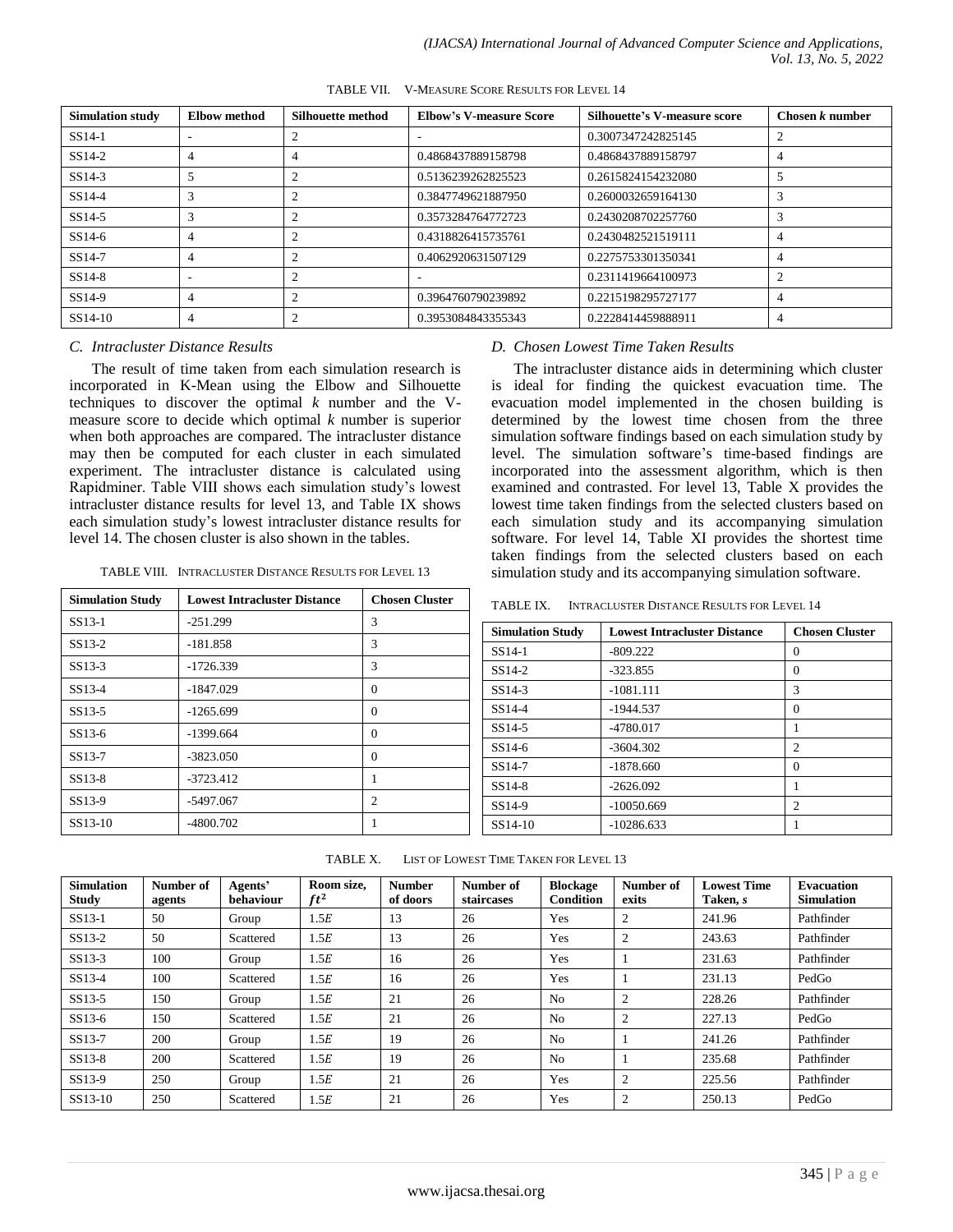| <b>Simulation</b><br><b>Study</b> | Number of<br>agents | Agents'<br>behaviour | Room size,<br>$ft^2$ | <b>Number</b><br>of doors | Number of<br>staircases | <b>Blockage</b><br>Condition | Number of<br>exits | <b>Lowest Time</b><br>Taken, s | <b>Evacuation</b><br><b>Simulation</b> |
|-----------------------------------|---------------------|----------------------|----------------------|---------------------------|-------------------------|------------------------------|--------------------|--------------------------------|----------------------------------------|
| SS14-1                            | 50                  | Group                | 1.5E                 | 13                        | 28                      | Yes                          | 2                  | 245.92                         | Pathfinder                             |
| $SS14-2$                          | 50                  | Scattered            | 1.5E                 | 13                        | 28                      | Yes                          | 2                  | 244.12                         | Pathfinder                             |
| $SS14-3$                          | 100                 | Group                | 1.5E                 | 14                        | 28                      | Yes                          |                    | 300.92                         | PedGo                                  |
| $SS14-4$                          | 100                 | Scattered            | 1.5E                 | 14                        | 28                      | Yes                          |                    | 256.82                         | Pathfinder                             |
| $SS14-5$                          | 150                 | Group                | 1.5E                 | 20                        | 28                      | N <sub>o</sub>               | 2                  | 242.55                         | Pathfinder                             |
| $SS14-6$                          | 150                 | Scattered            | 1.5E                 | 20                        | 28                      | No                           | 2                  | 242.52                         | Pathfinder                             |
| SS14-7                            | 200                 | Group                | 1.5E                 | 21                        | 28                      | N <sub>0</sub>               |                    | 247.92                         | PedGo                                  |
| $SS14-8$                          | 200                 | Scattered            | 1.5E                 | 21                        | 28                      | N <sub>o</sub>               |                    | 237.95                         | Pathfinder                             |
| SS14-9                            | 250                 | Group                | 1.5E                 | 22                        | 28                      | Yes                          | 2                  | 244.07                         | Pathfinder                             |
| SS14-10                           | 250                 | Scattered            | 1.5E                 | 22                        | 28                      | Yes                          | 2                  | 272.92                         | PedGo                                  |

TABLE XI. LIST OF LOWEST TIME TAKEN FOR LEVEL 14



Fig. 7. Piechart of Lowest Time Taken for each Simulation.

As a reminder, the building"s architecture determines the appropriateness of existing evacuation models. Different types of evacuation models are suitable for different high-rise structures. Based on the distributed result for each level, Fig. 7 depicts a piechart of the percentages of the lowest time taken for each simulation software. Pathfinder accounts for 70% of the lowest time taken, PedGo for 30%, and AnyLogic for 0%. As a result, it can be determined that ABM is the optimal evacuation model for Yayasan Melaka"s building.

#### V. CONCLUSION

Many developed evacuation models now focus on investigating various evacuation behaviours and times. As a result, the characteristics of the models differ, making it difficult for users to choose a suitable evacuation model. Thus, we presented the indoor evacuation algorithm for high-rise buildings and assessed the proposed solution. Methods and specific attributes for each simulation software were identified, and we managed to compare and analyze the results. It helps to prove how well the assessment algorithm can assess the evacuation model. The result of the lowest time taken has been validated to determine the best evacuation model. Since this study uses a single case study for the simulation and assessment, thus, for future recommendations, the developed assessment algorithm is advised to be evaluated using various high-rise buildings and expand the research by examining the complete building plan. It is fascinating to compare and contrast because each layout, structure, construction, and fireresistant capability has its degree of difficulty.

#### ACKNOWLEDGMENT

The research was funded by Universiti Teknologi MARA Cawangan Melaka under the TEJA Grant 2022 (GDT 2022/1- 19).

#### **REFERENCES**

- [1] G. M. Ventura, "Patient evacuation resource classification system (PERCS) for residential healthcare facilities: Patient classification system translatable to healthcare evacuation protocols, system modeling, and transportation resources," The George Washington University, 2017.
- [2] N. Ding, T. Chen, Y. Zhu, and Y. Lu, "State-of-the-art high-rise building emergency evacuation behavior," Physica A: Statistical Mechanics and its Applications, vol. 561, 2021.
- [3] N. Ding, T. Chen, and H. Zhang, "Simulation of high-rise building evacuation considering fatigue factor based on cellular automata: A case study in China," Building Simulation, vol. 10, no. 3, pp. 407–418, 2017.
- [4] H. Sharbini, R. Sallehuddin, and H. Haron, "Crowd evacuation simulation model with soft computing optimization techniques: A systematic literature review," Journal of Management Analytics, vol. 8, no. 3, pp. 443–485, 2021.
- [5] Y. Chen, C. Wang, H. Li, J. B. H. Yap, R. Tang, and B. Xu, "Cellular automaton model for social forces interaction in building evacuation for sustainable society," Sustainable Cities and Society, vol. 53, 2020.
- [6] Z. Siddiqui, "Indian police file case against three over coaching centre fire, death toll rises to 20," 2019.
- [7] L. Zhai, "The comparison of total and phased evacuation strategies for a high-rise office building," 2019.
- [8] Y. Jiang, B. Chen, X. Li, and Z. Ding, "Dynamic navigation field in the social force model for pedestrian evacuation," Applied Mathematical Modelling, vol. 80, pp. 815–826, 2020.
- [9] P. Kontou, I. G. Georgoulas, G. A. Trunfio, and G. C. Sirakoulis, "Cellular automata modelling of the movement of people with disabilities during building evacuation," 2018 26th Euromicro International Conference on Parallel, Distributed and Network-based Processing (PDP), pp. 550–557, 2018.
- [10] N. A. A. Bakar, K. Adam, M. A. Majid, and M. Allegra, "A simulation model for crowd evacuation of fire emergency scenario," 2017 8th International Conference on Information Technology (ICIT), pp. 361– 368, 2017.
- [11] F. Martinez-Gil, M. Lozano, I. García-Fernández, and F. Fernández, "Modeling, evaluation, and scale on artificial pedestrians: A literature review," ACM Computing Surveys, vol. 50, no. 5, 2017.